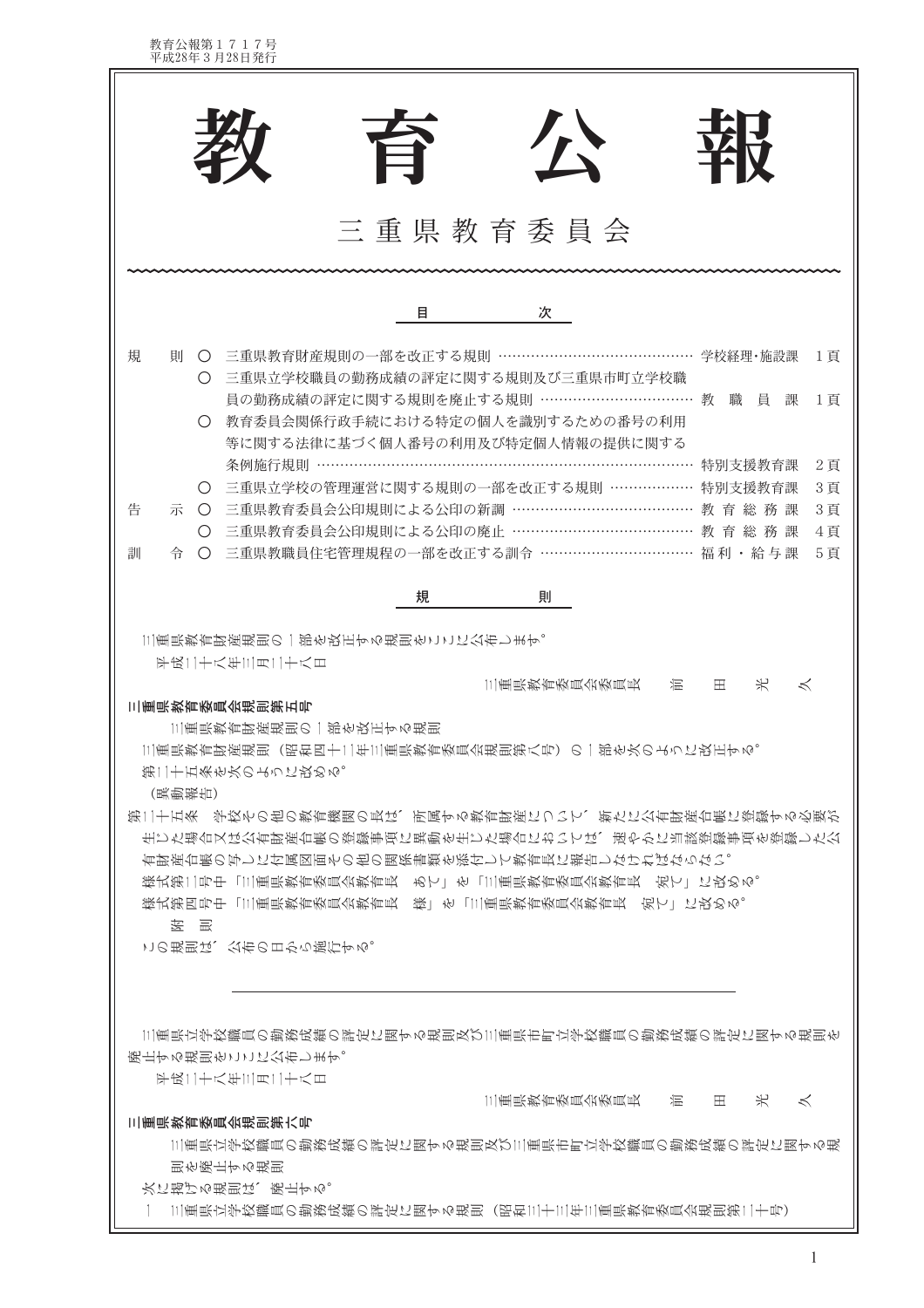教育公報第1717号<br>平成28年3月28日発行

|                             | 1│ 三重県市町立学校職員の勤務成績の評定に関する規則(昭和三十三年三重県教育委員会規則第二十一号)                                       |
|-----------------------------|------------------------------------------------------------------------------------------|
| (施行期日)                      |                                                                                          |
|                             | この規則は、平成二十八年四月一日から施行する。                                                                  |
|                             | (三重県立学校の管理運営に関する規則の一部改正)                                                                 |
|                             | 2 三重県立学校の管理運営に関する規則(平成十三年三重県教育委員会規則第八号)第八十五条を次のように                                       |
| 投めぬ。                        |                                                                                          |
| 第八十五条 削除                    |                                                                                          |
|                             |                                                                                          |
|                             |                                                                                          |
|                             |                                                                                          |
|                             | 教育委員会関係行政手続における特定の個人を識別するための番号の利用等に関する法律に基づく個人番号の                                        |
|                             | 利用及び特定個人情報の提供に関する条例施行規則をここに公布します。                                                        |
| 平成11十八年111月11十八日            |                                                                                          |
|                             | 光<br>三重県教育委員会委員長<br>混<br>$\lt$<br>Ħ.                                                     |
| 三重県教育委員会規則第七号               |                                                                                          |
|                             | 教育委員会関係行政手続における特定の個人を識別するための番号の利用等に関する法律に基づく個人番                                          |
|                             | 号の利用及び特定個人情報の提供に関する条例施行規則                                                                |
| (要)                         |                                                                                          |
|                             | 第一条(この規則は、行政手続における特定の個人を識別するための番号の利用等に関する法律に基づく個人番                                       |
|                             | 号の利用及び特定個人情報の提供に関する条例(平成二十七年三重県条例第四十四号。以下「条例」という。)                                       |
| の施行に関し必要な事項を定めるものとする。       |                                                                                          |
|                             | (条例別表第一の三重県教育委員会規則で定める事務)                                                                |
|                             | 第二条 条例別表第一の三重県教育委員会規則で定める事務は、別表第一の上欄に掲げる区分に応じ、同表の下                                       |
| 欄に定める事務とする。                 |                                                                                          |
|                             | (条例別表第三の三重県教育委員会規則で定める情報)                                                                |
|                             | 第三条 条例別表第三の三重県教育委員会規則で定める情報は、別表第二の上欄に掲げる区分に応じ、同表の下                                       |
| 臓に形める扁筬とする。                 |                                                                                          |
| 医<br>一冊                     |                                                                                          |
| この規則は、公布の日から施行する。           |                                                                                          |
| 别表第一(第二条関係)                 |                                                                                          |
| 区分                          | 事務                                                                                       |
| 条倒別表第一の11の頃の一               | 特別支援学校への就学奨励に関する法律(昭和二十九年法律第百四十四号)第二条の経費の支                                               |
| 三重県教育委員会規則で一                | 弁と一体となって行われる特引支援学校への就学のため必要な経費の補助に係る当該経費(以                                               |
| 定める事務                       | 下「特別支援学校就学補助経費」という。)の算定に必要な資料の受理、その資料に係る事実                                               |
|                             | についての審査又はその資料の提出に対する応答に関する事務                                                             |
| 别表第二(第三条関係)                 |                                                                                          |
| 区尔                          | 情報                                                                                       |
| ※密野拔第11の一の                  | 生活保護法(昭和二十五年法律第百四十四号)第六条第二項の要保護者又は同条第一項の被保                                               |
| 項の三重県教育委員会一                 | 護者であった者に係る特別支援学校就学補助経費の支弁に関する情報                                                          |
| 規則で定める情報                    |                                                                                          |
| 11 条風乳表第1110110             | 中国残留邦人等の円滑な帰国の促進並びに永住帰国した中国残留邦人等及び特定配偶者の自立                                               |
| 項の三重県教育委員会                  | の支援に関する法律(平成六年法律第三十号)第十四条第一項若しくは第三項の支援給付又は                                               |
|                             | 中国残留邦人等の円滑な帰国の促進及び永住帰国後の自立の支援に関する法律の一部を改正す<br>る法律(平成十九年法律第百二十七号)附則第四条第一項の支援給付の支給を必要とする状態 |
|                             | にある者又は支給を受けていた者に係る特別支援学校就学補助経費の支弁に関する情報                                                  |
|                             |                                                                                          |
| 条図別表第   の   の<br>項の三重県教育委員会 | 生活保護法第六条第二項の要保護者に準ずる生活に困窮する外国人の要保護者又は同条第<br>一項の被保護者に準ずる生活に困窮する外国人の被保護者であった者(以下「外国人要保護    |
|                             | 描等  という。)に係る特別支援学校への就学奨励に関する法律第二条の額費の支弁に関す                                               |
|                             | る庸誤                                                                                      |
|                             | 11  外国人要保護者等に係る学校保健安全法(昭和11十11年法律第五十六号)第11十四条の援                                          |
|                             | 助の実施に関する情報<br>外国人要保護者等に係る特別支援学校就学補助経費の支弁に関する情報                                           |
|                             |                                                                                          |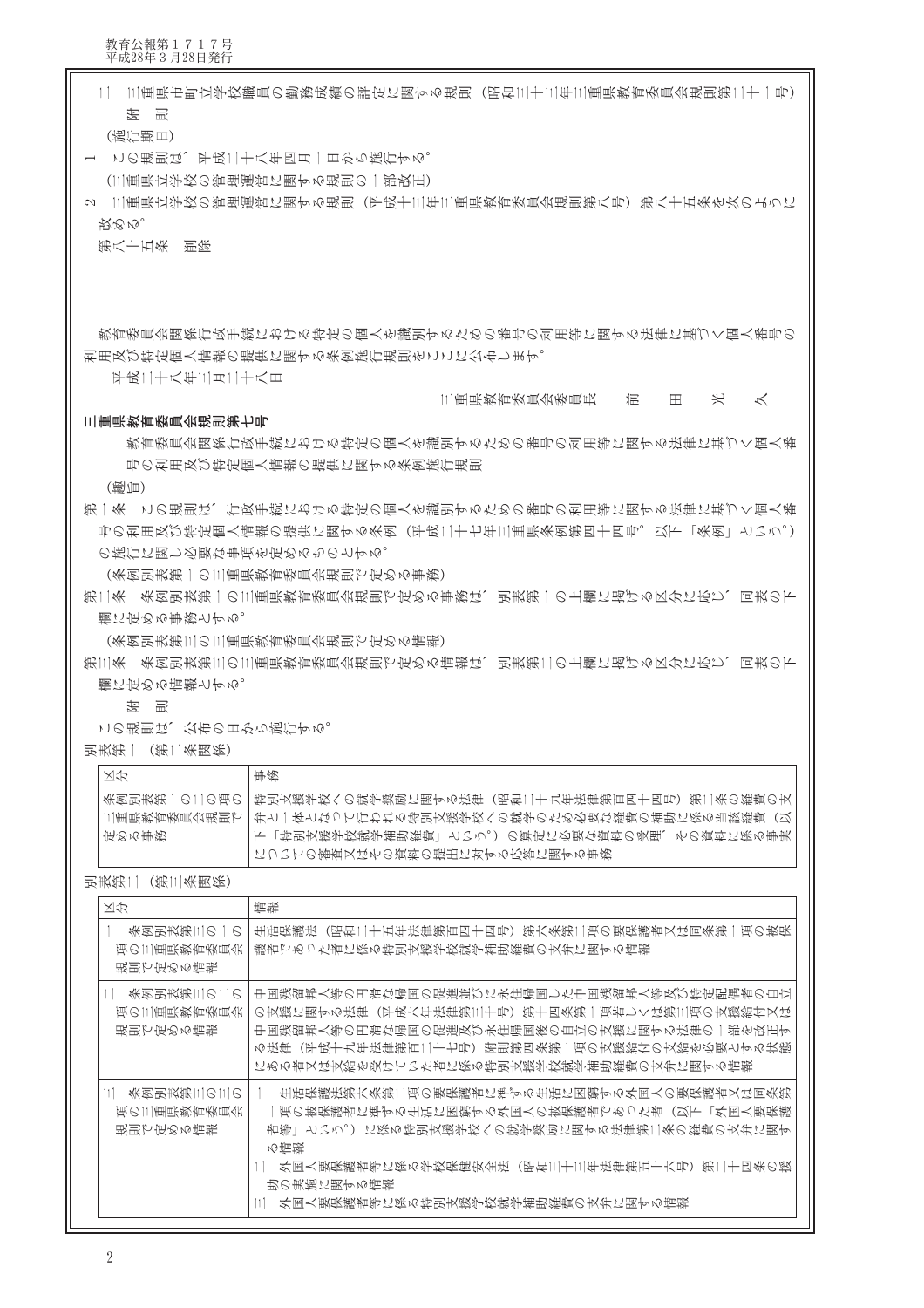教育公報第1717号<br>平成28年3月28日発行

 $\mathbb I$ 

| 三重県立学校の管理運営に関する規則の一部を改正する規則をここに公布します。<br>平成二十八年三月二十八日                                                    |
|----------------------------------------------------------------------------------------------------------|
| 米<br>三重県教育委員会委員長<br>混<br>$\boxplus$<br>$\lt$                                                             |
| 三重県教育委員会規則第八号                                                                                            |
| 三重県立学校の管理運営に関する規則の一部を改正する規則<br>三重県立学校の管理運営に関する規則(平成十三年三重県教育委員会規則第八号)の一部を次のように改正す                         |
| $M_0$                                                                                                    |
| 別表二三重県立聾学校の項中「工芸科、被服科、理容科」を「産業工芸科、ライフデザイン情報科」に改める。                                                       |
| 1 この規則は、平成二十八年四月一日から施行する。                                                                                |
| 三重県立聾学校高等部専攻科工芸科、被服科及び理容科は、改正後の別表二の規定にかかわらず、この規則<br>$\sim$<br>の施行の日の前日に在学する者が当該学科に在学しなくなるまでの間、存続するものとする。 |
|                                                                                                          |
| 告<br>示                                                                                                   |
|                                                                                                          |
| 三重県教育委員会告示第10号<br>三重県教育委員会公印規則(昭和33年三重県教育委員会規則第19号)第2条の規定による公印を次のとおり新                                    |
| 調します。                                                                                                    |
| 平成28年3月28日                                                                                               |
| 三重県教育委員会<br>第1                                                                                           |
| 1 公 印 名<br>三重県北勢教育支援事務所長印                                                                                |
| $\overline{2}$<br>寸<br>法<br>方23ミリメートル<br>3<br>印<br>影                                                     |
|                                                                                                          |
|                                                                                                          |
|                                                                                                          |
|                                                                                                          |
| 使用範囲<br>公文書用<br>4                                                                                        |
| 5<br>使用開始日<br>平成28年4月1日                                                                                  |
| 第2                                                                                                       |
| 公印名<br>三重県南勢教育支援事務所長印<br>1                                                                               |
| 寸<br>$\sqrt{2}$<br>法<br>方23ミリメートル                                                                        |
| 3<br>影<br>印                                                                                              |
|                                                                                                          |
|                                                                                                          |
|                                                                                                          |
| 使用範囲<br>公文書用<br>4                                                                                        |
| 5<br>使用開始日<br>平成28年4月1日                                                                                  |
|                                                                                                          |
|                                                                                                          |
|                                                                                                          |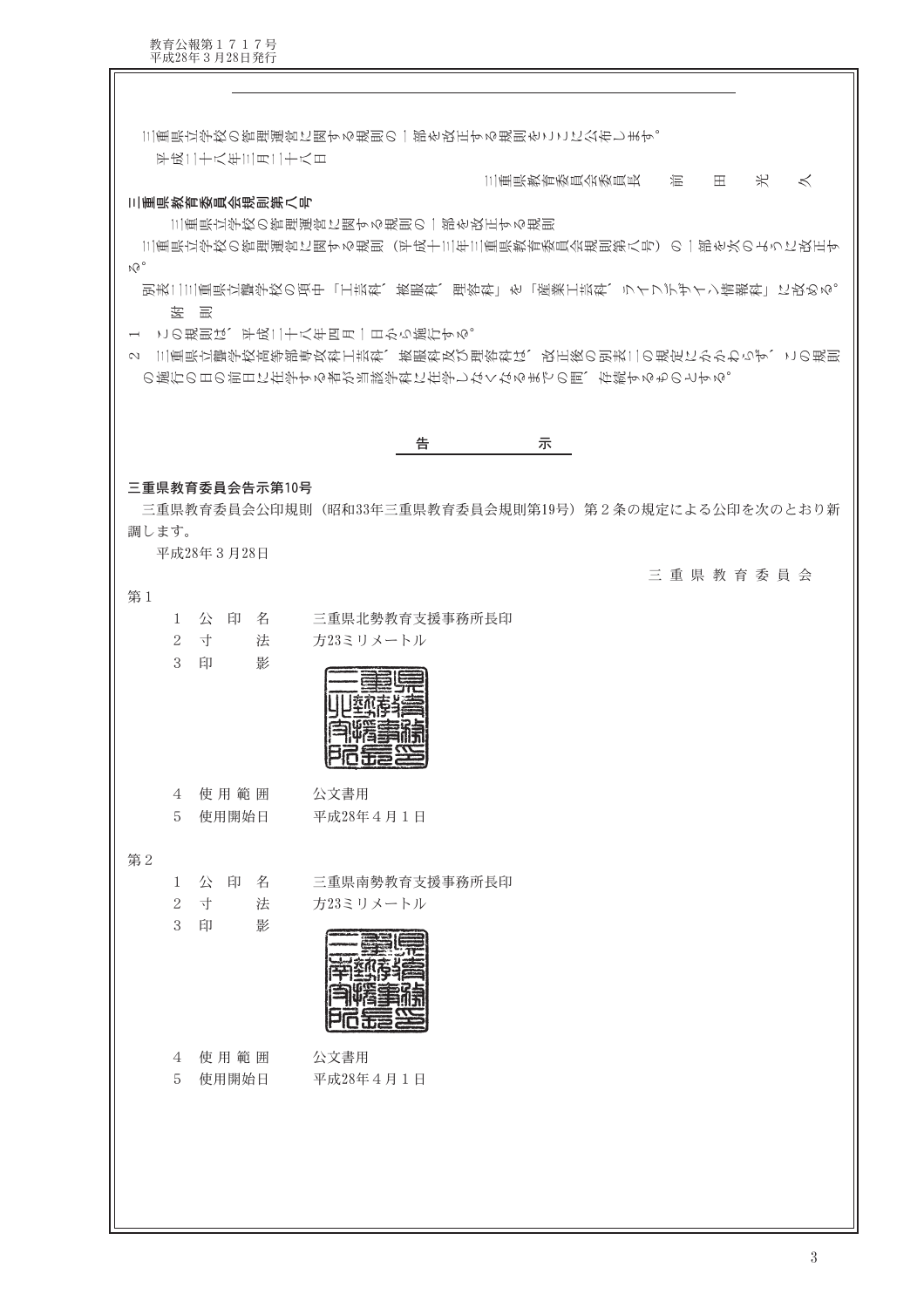| 教育公報第1717号<br>平成28年3月28日発行                                                       |                                                                 |
|----------------------------------------------------------------------------------|-----------------------------------------------------------------|
| 第3<br>公 印<br>名<br>$\mathbf{1}$<br>$\mathbf{2}$<br>寸<br>法<br>$\sqrt{3}$<br>影<br>印 | 三重県紀州教育支援事務所長印<br>方23ミリメートル                                     |
| 使用範囲<br>4<br>使用開始日<br>$\mathbf 5$                                                | 公文書用<br>平成28年4月1日                                               |
| 第4<br>1 公 印 名<br>$\sqrt{2}$<br>寸<br>法<br>$\sqrt{3}$<br>印<br>影                    | 三重県立名張青峰高等学校長印<br>方23ミリメートル                                     |
| 使用範囲<br>4<br>使用開始日<br>5                                                          | 公文書用<br>平成28年4月1日                                               |
| 第5<br>公印名<br>$\mathbf{1}$<br>寸<br>$\sqrt{2}$<br>法<br>$\sqrt{3}$<br>印<br>影        | 三重県立名張青峰高等学校印<br>方60ミリメートル<br>$\blacksquare$                    |
| 4 使用範囲<br>5 使用開始日                                                                | 卒業証書用<br>平成28年4月1日                                              |
| 三重県教育委員会告示第11号<br>止しました。<br>平成28年3月28日                                           | 三重県教育委員会公印規則(昭和33年三重県教育委員会規則第19号)第2条の規定による公印を次のとおり廃<br>三重県教育委員会 |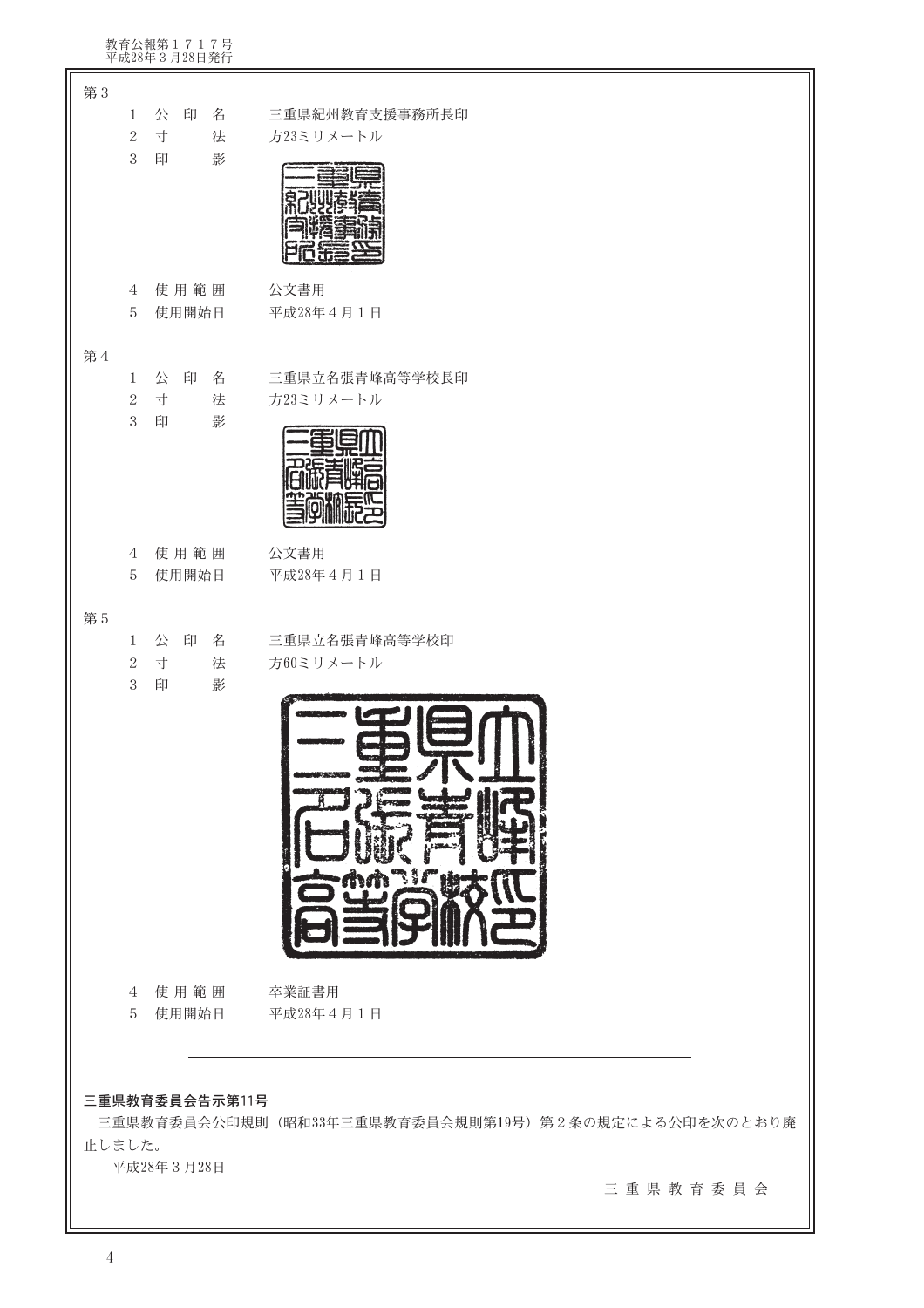教育公報第1717号<br>平成28年3月28日発行 1 公 印 名 三重県立鈴鹿青少年センター所長印 2 印 影 重演业 絶恵着酒 鄙わンタ 西哥的 3 廃止年月日 平成28年2月22日 4 廃止の理由 使用しないため 訓 ついて 今つ 教委訓第1号 三重県教職員住宅管理規程の一部を改正する訓令を次のように定めます。 平成28年3月28日 三重県教育委員会教育長 山 口 千 代 己 三重県教職員住宅管理規程の一部を改正する訓令 三重県教職員住宅管理規程 (昭和42年教委訓第1号) の一部を次のように改正する。 別表の名張地区教1号~2号の項中「名張西高等学校長」を「名張青峰高等学校長」に改め、長島教13号の項 を削る。 附 則 この訓令は、平成28年4月1日から施行する。